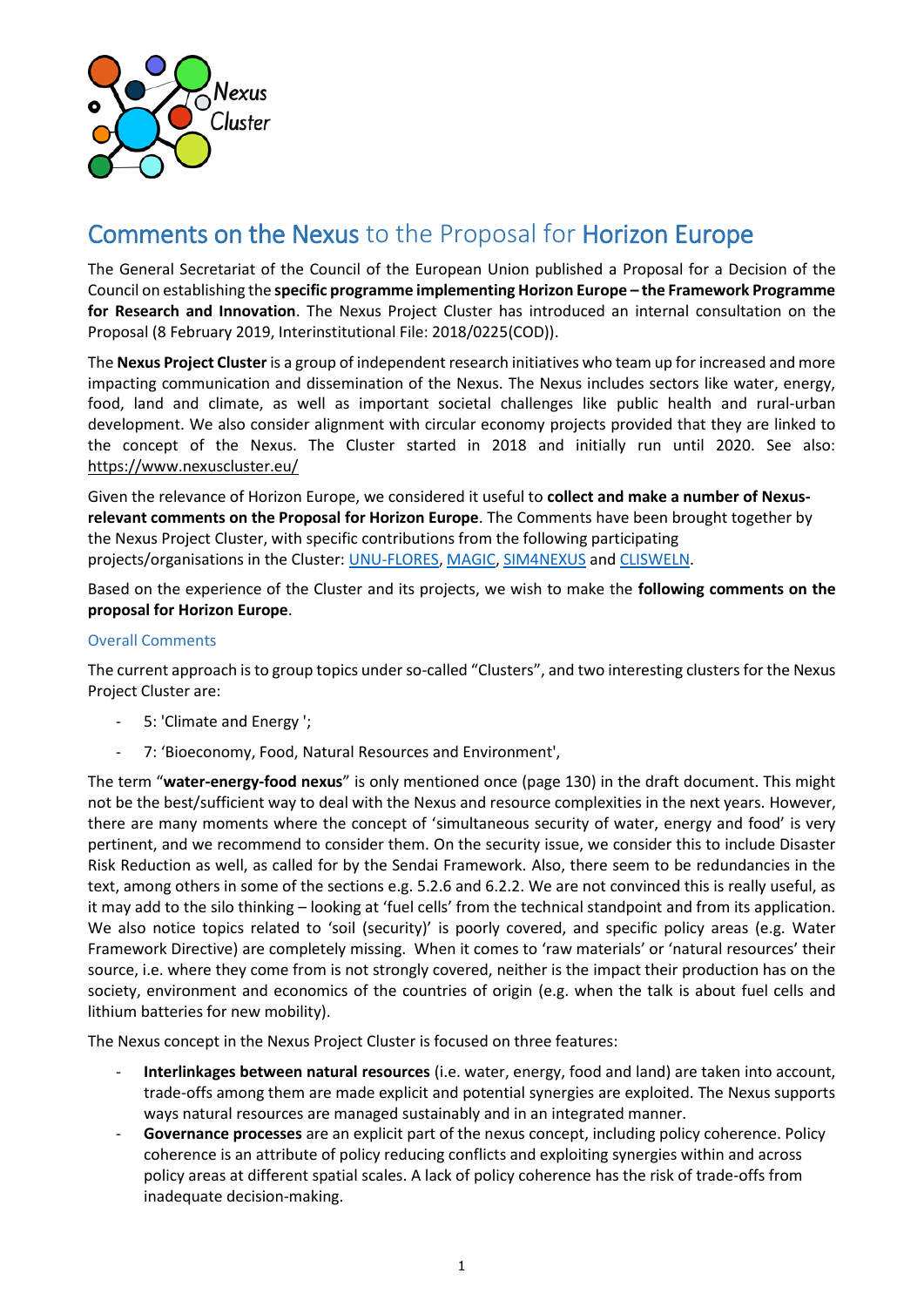

- **Transdisciplinary approaches**, where practitioners (from business, policy and civil society organizations) work with the scientific community and are recognized as co-producers of knowledge, are an essential building block to implement the nexus concept.

In light of these features, we are happy to see a real effort is being made to go beyond technical solutions 'towards behavioural, societal and economic changes'. But it's not always consistent throughout. Related to this, we recommend to make use of the scientific terminology of 'inter-, multi- and transdisciplinarity' (instead of making up new words e.g. cross-sectorial).

We notice the terms circular economy and bioeconomy are used in the text, which are not the same and do not necessarily strive for the same purpose. Hence, although complimentary they are not useful to bring unity into siloed thinking. We also recommend to consider ambitions to strive towards 'green economy' as advocated for by the UN and which is what the Sustainable Development Goals (SDGs) are also trying to achieve.

## Comments on Chapter I: GENERAL PROVISIONS

The Nexus Project Cluster appreciates the transparent process towards defining the mission areas and will consider to respond to the open call for expressions of interest. We consider ourselves well equipped to contribute towards the research of policy coordination, seeking synergies between EU policies.

## Comments on PILLAR II: GLOBAL CHALLENGES AND EUROPEAN INDUSTRIAL COMPETITIVENESS

It springs as obvious that the nexus is not strongly considered in the programme and its clusters. Climate change, for example, will alter the balances in the nexus, reducing the solution space for achieving the SDGs, and in this respect the cluster 'Climate and Energy' would benefit from approaching the nexus. A few specific suggestions follow for Pillar II:

- The mentioned "climate resilience" in 5.2.2 requires of water temperature, which has a lot to do with what is done upstream with water and land use and management. How upstream water and land use and management need to be approached so that the energy nexus downstream can function in a resilient manner, could be a related research question of interest.
- For section 5.2.5 the nexus between urban land use planning and energy consumption in mobility and buildings is much under researched and crucial for a sustainable urban metabolism and "reduced footprint and pollution" as mentioned there.

In general lines, the document talks about the nexus as if it was an entity. However, most of the researchers working on the nexus agree that the WEF nexus is an approach to the research of societal challenges that taken into account a systems perspective that highlights the trade-offs in the use and supply of resources.

As such, reducing the appearance of the 'Nexus Thinking' or Nexus "approach" to Cluster 7 goes against the same nature of the nexus thinking. The trade-offs are mentioned in other clusters, but not implemented in the proposal for **Areas of Intervention** (AoI).

Ideally, a Cluster (or any other organizational tool) on "System solutions to Global challenges" should be created to provide a space for managing research on integrated assessment that does not favour any of the nexus elements (water, food, energy, climate, etc.).

### Comments on CLUSTER 1 'HEALTH'

Whereas the environmental factors affecting health are included in section 1.2.2 "Environmental and Social Health Determinants", these are focused only on the emission and pollution side. We therefore recommend to broaden the perspective of the Environmental and Social Health Determinants. Related to this, it is recommended the impacts over health of resource supply strategies and their trade-offs also be included as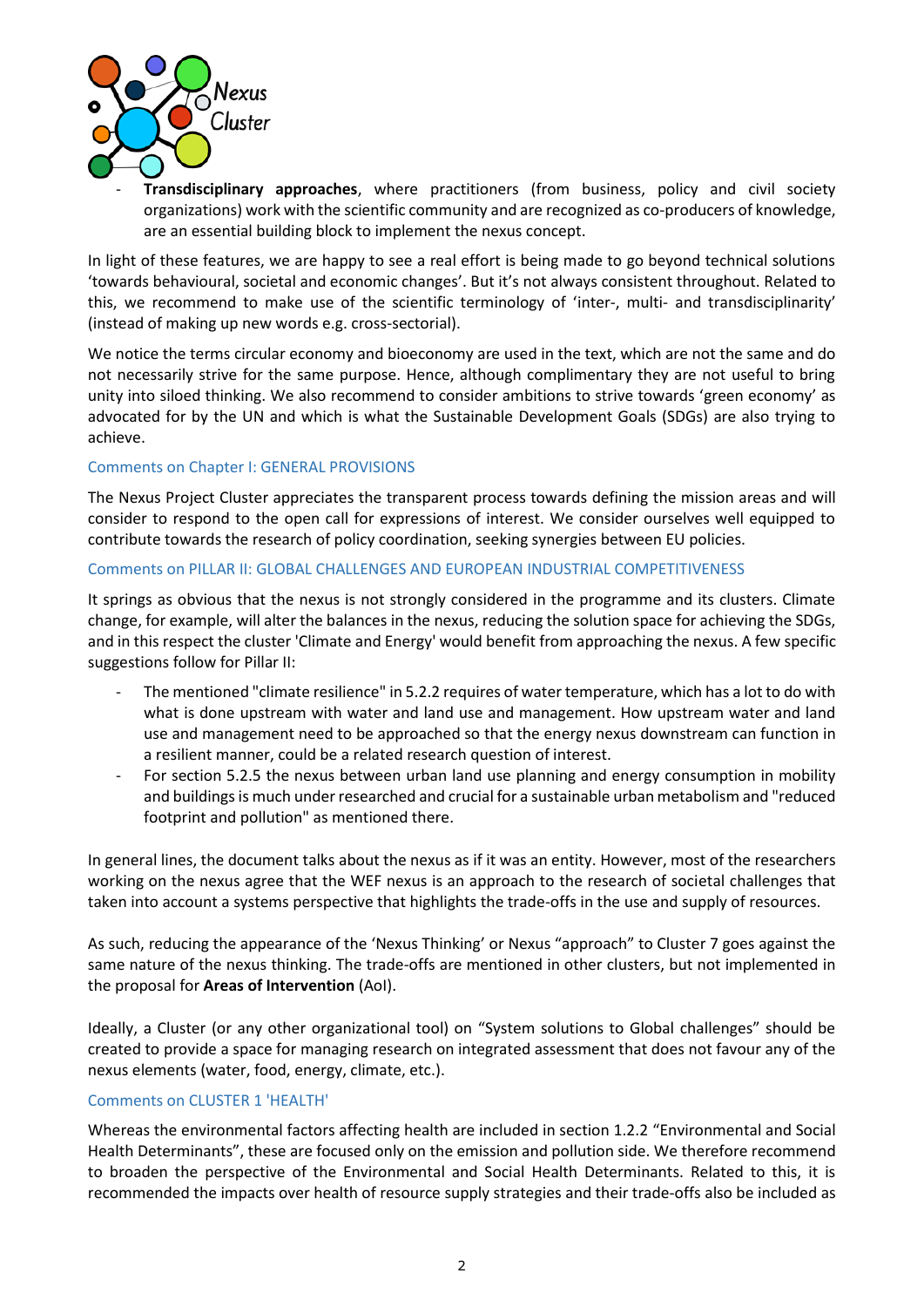

broad line of work. While nutritious food of course is an important food, the role of obesity in the context of health cannot be ignored either. Similarly, it is recommended research towards lifestyles and their connection with environmental conditions and also connected with how the food is produced.

## Comments on CLUSTER 5 'CLIMATE AND ENERGY'

The water-energy nexus approach is missing in the cluster. Being water a highly relevant component of climate change discussions, the separation of water and energy resources in two different clusters diminishes the potential of the Nexus thinking. We also notice, the cluster seems very techno-driven. Although it endorses 'other non-technological solutions for the decarbonisation' in innovations, the text remains quite vague on the implementation of these non-technological solutions (conversely, the technological solutions are very detailed) and on how citizens' engagement should be integrated in the design of the energy transition. We also recommend the following changes:

- In Area of Intervention 5.2.2 (energy supply) the constraints faced by energy systems due to the availability of other resources (mostly water and land) also be included as a separate broad line of work. Now is included as "ecological feasibility" in page 102, which can be interpreted as related to biodiversity only.
- In AoI 5.2.5 is included a systemic urban planning broad line. The nexus thinking is included in the assessment of the effects of climate change. It is advisable to include as well the climate change drivers with a nexus perspective. Controlling drivers of climate change will also affect, among others, the quality of life of citizens.
- In AoI 5.2.6 broad lines should mention the constraints posed by (water and other) resource availability to the design and construction of energy storage solutions.
- An AoI that tackles the incoherence/incompatibility of the energy/climate/water formal regulations is missing and recommended to add.

### Comments on CLUSTER 7 'BIOECONOMY, FOOD NATURAL RESOURCES AND ENVIRONMENT'

In Chapter 7.1, the current text makes a reference to the term "water-food-energy nexus" (page 130) Our assessments indicate agriculture is often notified as driver on the other nexus sector (e.g. water and energy), with water being the main sector that is affected by the other nexus sectors.

This cluster could be more critic with the idea of circular economy. It is a fashionable concept, but one with proven conceptual issues within the sustainability science epistemic community. Maybe aiming for a less linear economy, instead? Also a more thorough explanation of what is meant by integrated approaches would be useful. Here the nexus thinking could play a very relevant role. The nexus approach is intrinsically linked to multi-level studies and policies, which is not reflected in the cluster (and largely missing in other clusters as well). We also recommend the following changes:

- In Area of Intervention 7.2.1 (environmental observation) the issue of Nexus-related database design is missing. Energy, water, food (and other) data follow different semantics and levels of disaggregation. The multi-scale character of these databases makes them difficult to organize and make operative where a high volume of separate data already exists.
- In AoI 7.2.4 (water) the nexus thinking is missing. The AoI is too focussed on marine environments. The challenges for the water system of new energy systems would be relevant here.
- In AoI 7.2.6 (bio-based innovations) the last broad line should include the increased understanding of the nexus constraints of the bioeconomy to better coordinate with AoI 7.2.7 need for a systemic transition to a more circular economy.